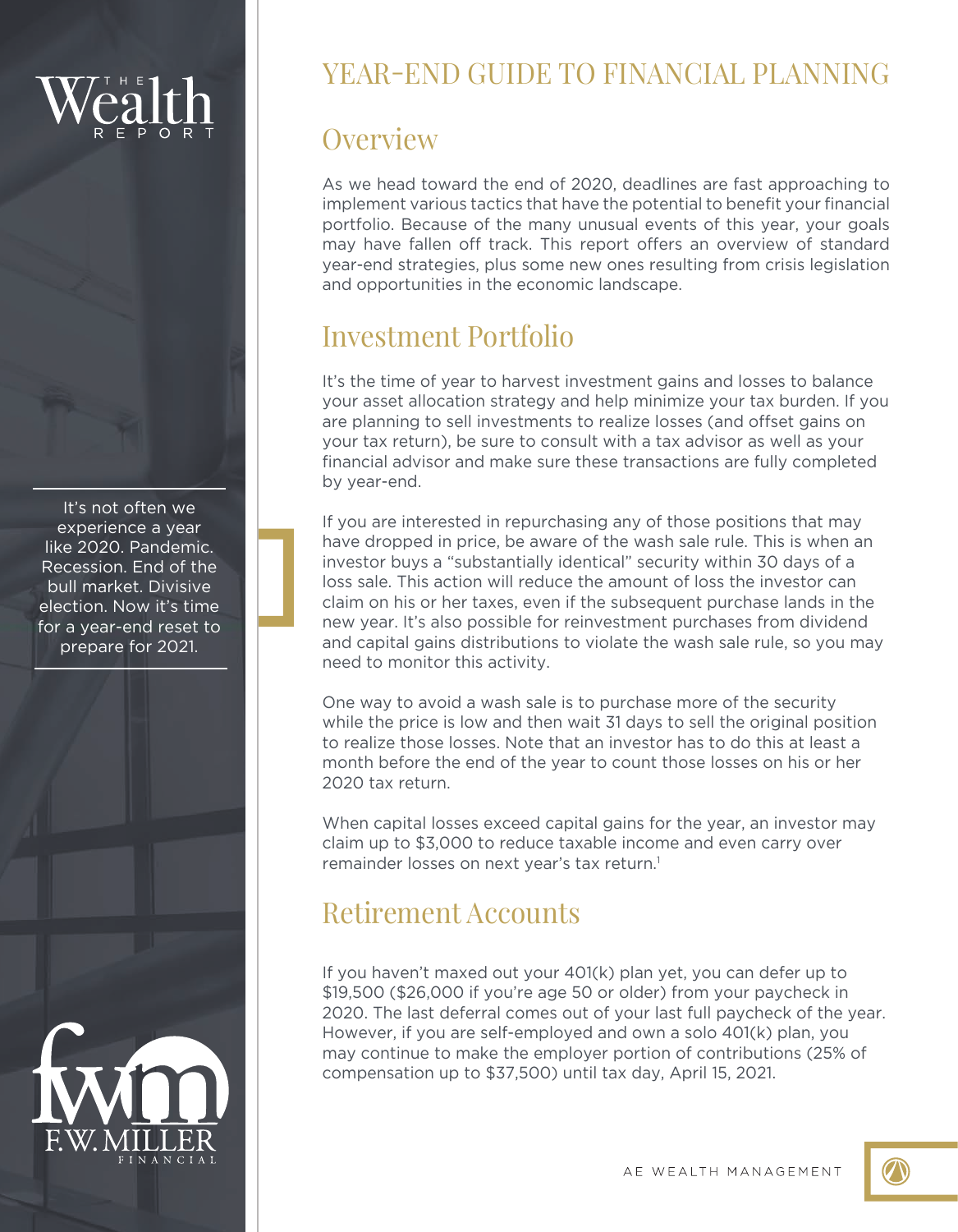The combined 2020 limit for traditional and Roth IRAs is \$6,000, or \$7,000 if you're age 50 or older. Contributions for 2020 may continue to be made until April 15, 2021. For the 2021 tax year, there is no change to the employee deferral contribution limits for 401(k), 403(b), 457 plans or IRA contributions.2

## *Tip*

The nation's deficit is expected to exceed \$3.3 trillion this year, according to the Congressional Budget Office.<sup>3</sup> Relative to the size of the U.S. economy, that is the highest the deficit has been since World War II. This means there's a good chance taxes will increase sometime in the near future. With this in mind, consider whether it would be better to max out a Roth IRA these days, while taxes are low. In the future, if taxes go higher, tax-deferred contributions to traditional IRAs and 401(k)s may be more valuable.

Also consider whether it would be wise to go ahead and convert at least some traditional IRA funds to a Roth now, to alleviate a larger tax burden in retirement. Just be wary not to tip your current income into a higher income tax bracket with a conversion.

Please remember that converting an employer plan account to a Roth IRA is a taxable event. Increased taxable income from the Roth IRA conversion may have several consequences, including (but not limited to) a need for additional tax withholding or estimated tax payments, the loss of certain tax deductions and credits, and higher taxes on Social Security benefits and higher Medicare premiums. Be sure to consult with a qualified tax advisor before making any decisions regarding your IRA. It is generally preferable that you have funds to pay the taxes due upon conversion from funds outside of your IRA. If you elect to take a distribution from your IRA to pay the conversion taxes, please keep in mind the potential consequences, such as an assessment of product surrender charges or additional IRS penalties for premature distributions.

## *New*

Recent legislation has made it possible to keep contributing to a traditional IRA as long as you are earning income. Previously, investors were prohibited from contributing past age 70**½**. Roth contributions still have no age limit.

Families that have been directly affected by COVID-19 may be able to withdraw up to \$100,000 penalty-free from a retirement plan to help make ends meet. However, this option only runs to the end of the year, so you don't have much time left.<sup>4</sup> Furthermore, the income taxes on these distributions can be spread out over a three-year period, or you can recontribute the funds over the next three years to avoid having to pay those taxes.

Retirees are not required to take retirement account minimum distributions this year, but it might be prudent to go ahead and do so if you expect to be in a higher tax bracket in the future.



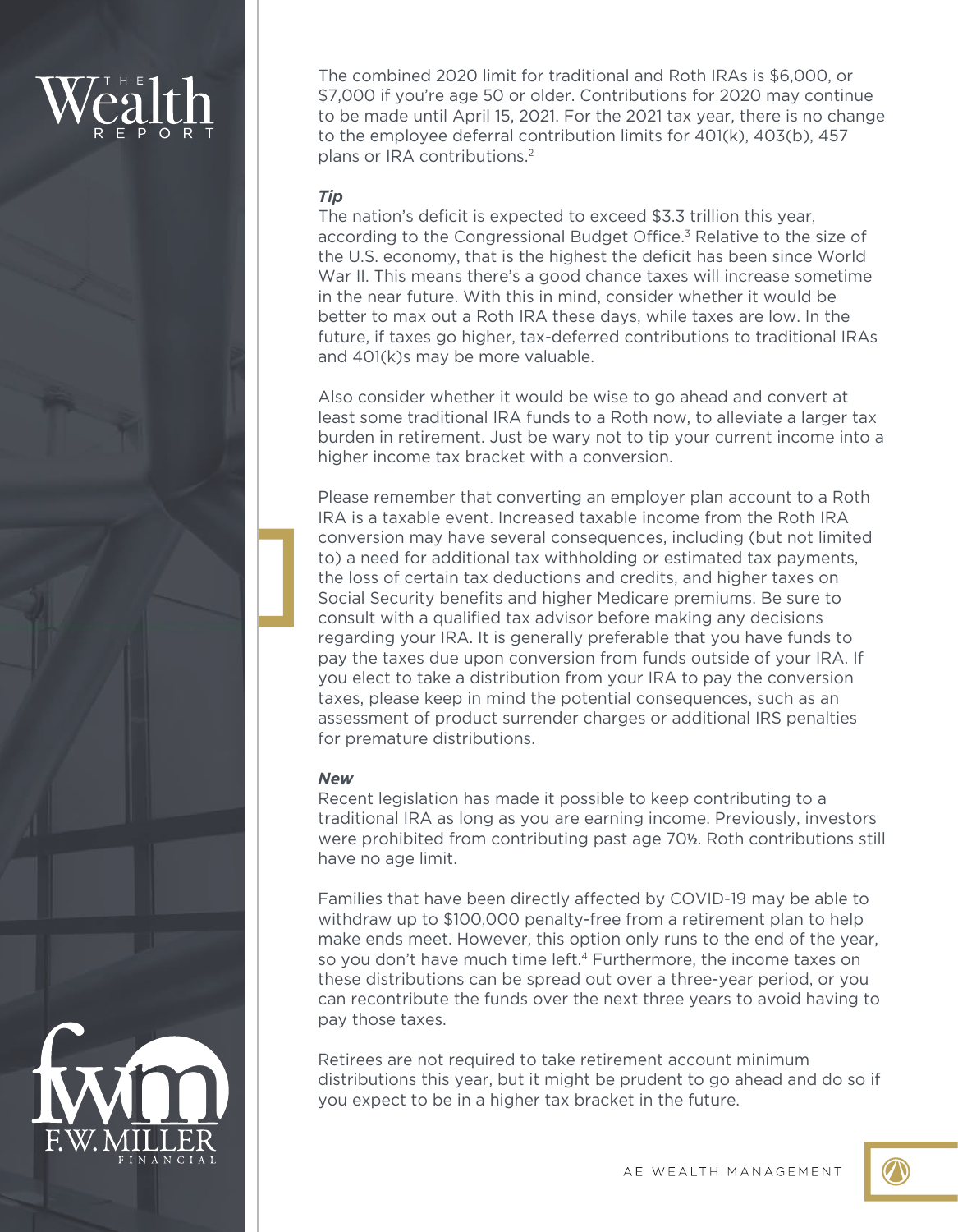## Education Savings Accounts

There is no annual deadline or contribution limit for a 529 college savings plan. However, where available, various states limit the amount you can deduct on a state tax return. Some folks like to make a year-end gift to a child or grandchild's 529 plan as an annual gift-tax exclusion. Individuals may gift up to \$15,000 (\$30,000 for married couples) per beneficiary without incurring gift taxes or affecting their lifetime gift tax exemption  $($11.58 \text{ million})$ .<sup>5</sup> This is a viable way of helping out the student while removing taxable assets from their estate.

## *New*

Many colleges cut their semesters short or reduced tuition when classes moved strictly online. Some of them even issued partial refunds. For families who paid that money out of a 529 plan, any refunds need to go back into that account. Otherwise, these families may be liable for taxes and penalties for a non-qualified distribution — seeing how that refund was probably used to pay for other things.

Another new feature of 529s is that they now allow qualified expenses to include student loan payments, up to \$10,000 for the beneficiary and an additional \$10,000 for each sibling. Expenses associated with a registered apprenticeship program are also eligible.

# Health Care Savings Accounts

If you have a Health Savings Account (HSA), the deadline for contributions isn't until April 15, 2021. However, if you have a health Flexible Spending Account (FSA), remember that those funds are generally use-it-or-lose-it by the end of the year, unless your employer offers a carryover amount or grace period. One strategy is to use those funds by year-end to buy things like first aid kits, bandages, contact lenses and eye exams. You can check out IRS Publication 502 for other types of allowed medical expenses.

If you had an overage or shortage of FSA funds this year, plan to adjust your 2021 contributions accordingly.

## *New*

As of this year, account owners can use HSA or FSA funds to pay for over-the-counter drugs.

Starting in 2021, there is a slight increase in contribution limits for HSA plans:<sup>6</sup>

| Individual contribution limit           | $$3,600$ (up $$50)$ ) |
|-----------------------------------------|-----------------------|
| <b>Family contribution limit</b>        | $$7,200$ (up $$100$ ) |
| Age 55-plus catch-up contribution limit | \$1,000 (unchanged)   |

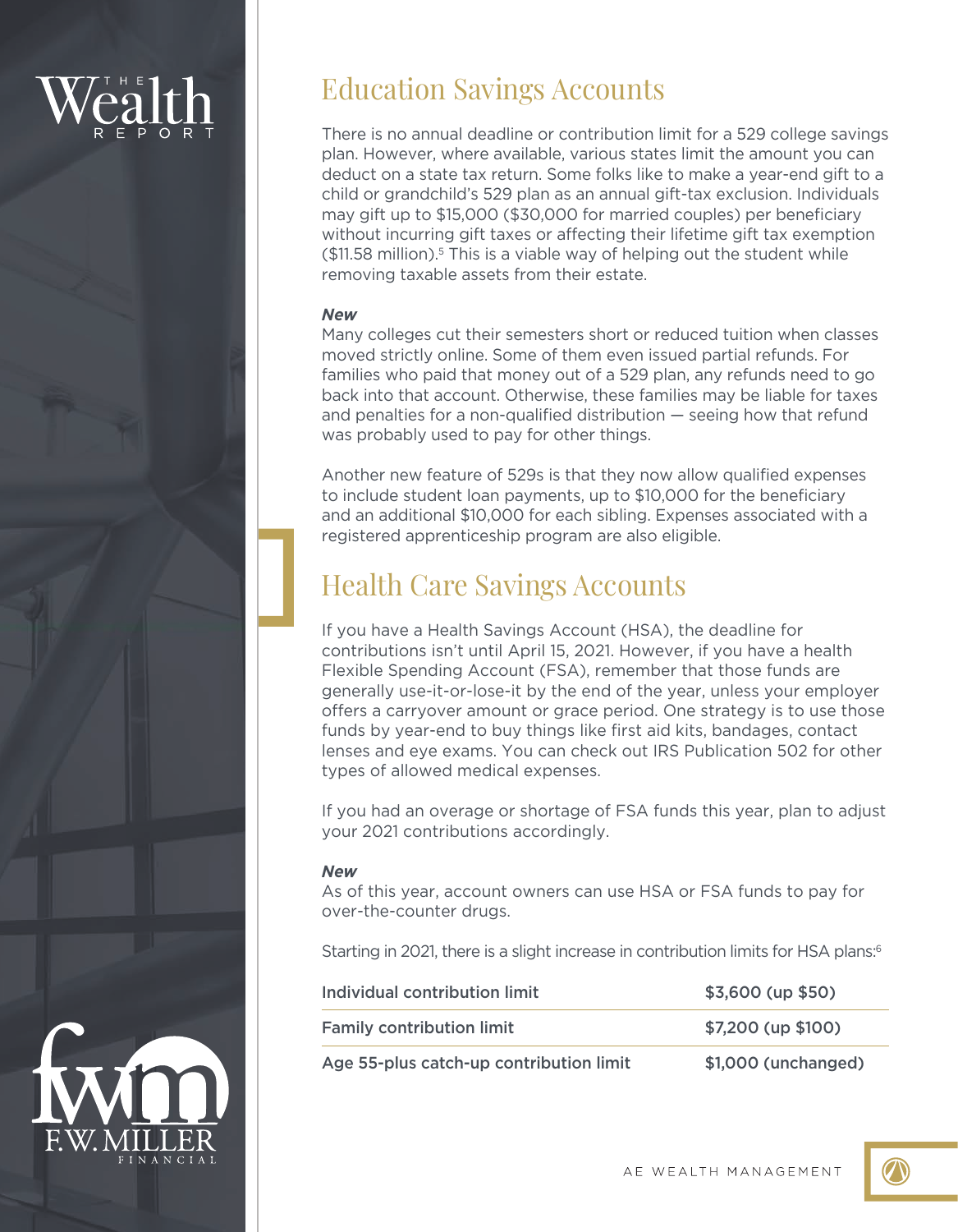# Charitable Donations

The holiday season is a great time to donate to charities. One option is to gift stocks with long-term appreciation, which may offer a substantial contribution to the charity while the donor avoids paying capital gains taxes. Investors over age 70**½** can donate up to \$100,000 from their IRA through direct, tax-free transfers to qualifying charities, which also satisfies minimum distribution requirements (although not required this year).

## *New*

Pandemic legislation passed in 2020 allows taxpayer gifts made to qualifying charities to be deducted in addition to the standard deduction, up to \$300. Or, you can elect to deduct cash contributions up to 100% of 2020 adjusted gross income on an itemized tax return.

*"You may find that you need to adjust your plan based on recent legislation, such as the Setting Every Community Up for Retirement Enhancement (SECURE) Act and the Coronavirus Aid, Relief, and Economic Security (CARES) Act stimulus package." 7*

# Final Thoughts

Keep an eye out for possible tax law changes going forward. This report offers an overview of what to expect when filing your 2020 return, but be alert to how changes in the coming year could impact your situation. For example, it may be prudent to hold off on potential tax deductions for this year's return. They may be more useful next year.

With that said, be sure that your tax strategies do not disrupt your investment strategy. Coordinate with experienced professionals to align your tax planning with your long-term financial goals.